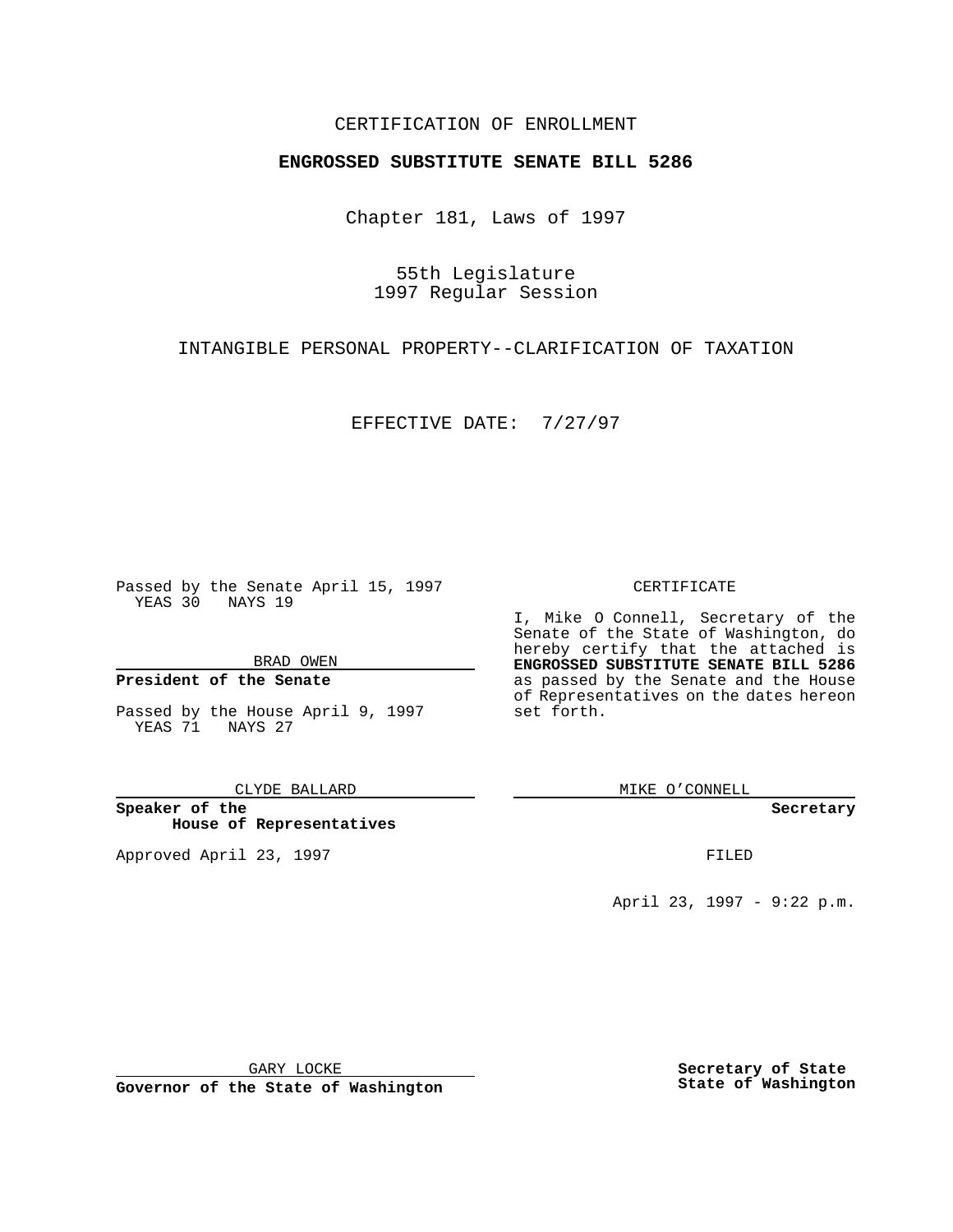## **ENGROSSED SUBSTITUTE SENATE BILL 5286** \_\_\_\_\_\_\_\_\_\_\_\_\_\_\_\_\_\_\_\_\_\_\_\_\_\_\_\_\_\_\_\_\_\_\_\_\_\_\_\_\_\_\_\_\_\_\_

\_\_\_\_\_\_\_\_\_\_\_\_\_\_\_\_\_\_\_\_\_\_\_\_\_\_\_\_\_\_\_\_\_\_\_\_\_\_\_\_\_\_\_\_\_\_\_

### AS AMENDED BY THE HOUSE

Passed Legislature - 1997 Regular Session

#### **State of Washington 55th Legislature 1997 Regular Session**

**By** Senate Committee on Ways & Means (originally sponsored by Senators Horn, Benton, West, McCaslin, Wood, Prince, Roach, McDonald, Hale, Sellar, Anderson, Deccio, Johnson, Oke, Morton, Zarelli, Swecker, Hochstatter, Schow and Strannigan)

Read first time 03/10/97.

1 AN ACT Relating to intangible personal property; amending RCW 2 84.36.070; adding a new section to chapter 84.48 RCW; and creating new 3 sections.

4 BE IT ENACTED BY THE LEGISLATURE OF THE STATE OF WASHINGTON:

5 **Sec. 1.** RCW 84.36.070 and 1974 ex.s. c 118 s 1 are each amended to 6 read as follows:

7 ((The following)) (1) Intangible personal property ((shall be)) is 8 exempt from ad valorem taxation( $(\div)$ ).

9 (2) "Intangible personal property" means:

10 (a) All moneys and credits including mortgages, notes, accounts, 11 certificates of deposit, tax certificates, judgments, state, county and 12 municipal bonds and warrants and bonds and warrants of other taxing 13 districts, bonds of the United States and of foreign countries or 14 political subdivisions thereof and the bonds, stocks, or shares of 15 private corporations( $(\tau)$ ) i

16 (b) Private nongovernmental personal service contracts  $((\sigma \cdot r))_{\perp}$ 17 private nongovernmental athletic or sports franchises, or private 18 nongovernmental athletic or sports agreements provided that ((such)) 19 the contracts, franchises, or agreements do not pertain to the use or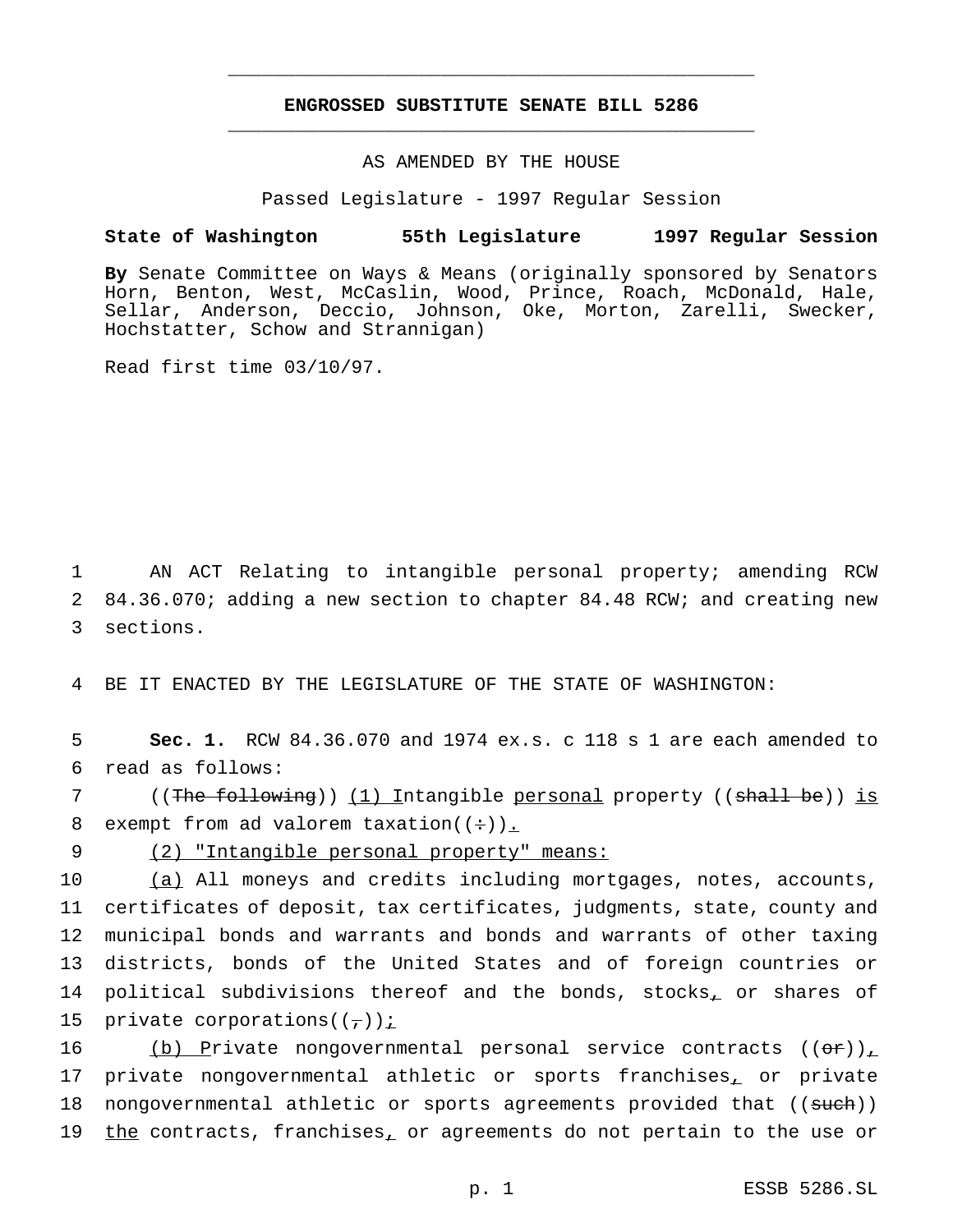possession of tangible personal or real property or to any interest in 2 tangible personal or real property; and

 (c) Other intangible personal property such as trademarks, trade 4 names, brand names, patents, copyrights, trade secrets, franchise agreements, licenses, permits, core deposits of financial institutions, noncompete agreements, customer lists, patient lists, favorable contracts, favorable financing agreements, reputation, exceptional 8 management, prestige, good name, or integrity of a business.

 (3) "Intangible personal property" does not include zoning, location, view, geographic features, easements, covenants, proximity to 11 raw materials, condition of surrounding property, proximity to markets, 12 the availability of a skilled work force, and other characteristics or attributes of property.

 (4) This section does not preclude the use of, or permit a 15 departure from, generally accepted appraisal practices and the appropriate application thereof in the valuation of real and tangible 17 personal property, including the appropriate consideration of licenses, 18 permits, and franchises granted by a government agency that affect the 19 use of the property.

 NEW SECTION. **Sec. 2.** A new section is added to chapter 84.48 RCW to read as follows:

 (1) In equalizing personal property as of January 1, 1998, the department shall treat intangible personal property in the same manner as intangible personal property is to be treated after the effective date of this act.

(2) This section expires December 31, 1998.

 NEW SECTION. **Sec. 3.** This act shall not be construed to amend or modify any existing statute or rule relating to the treatment of computer software, retained rights in computer software, and golden and master copies of computer software for property tax purposes.

 NEW SECTION. **Sec. 4.** Nothing in this act is intended to incorporate and nothing in this act is based on any other state's statutory or case law.

 NEW SECTION. **Sec. 5.** If any provision of this act or its application to any person or circumstance is held invalid, the